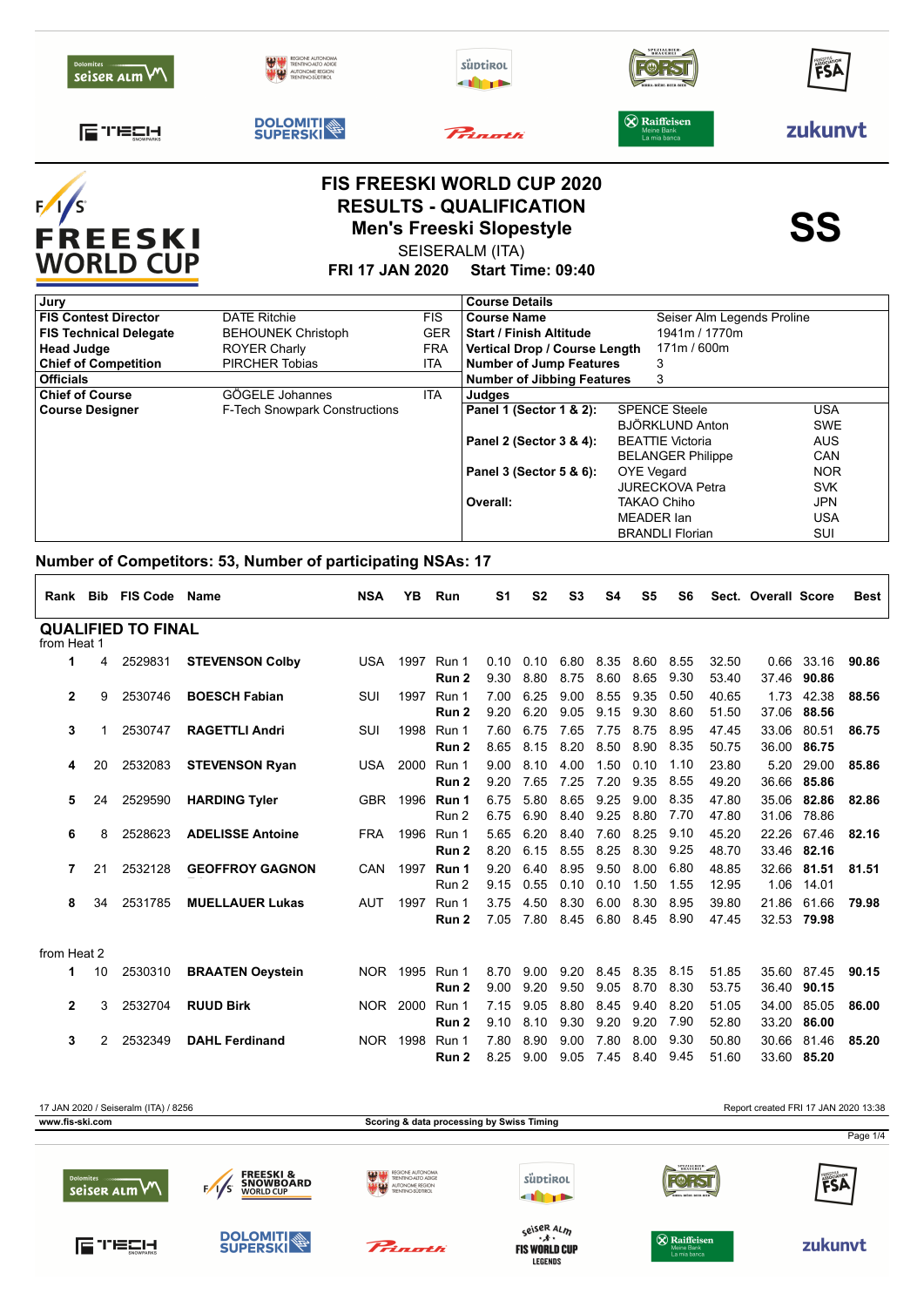



# **RESULTS - QUALIFICATION<br>
Men's Freeski Slopestyle<br>
SSO SEISERALM (ITA)** SEISERALM (ITA)



**FRI 17 JAN 2020 Start Time: 09:40**

#### **Number of Competitors: 53, Number of participating NSAs: 17**  $\Gamma$

| Rank                 | Bib | <b>FIS Code</b> | <b>Name</b>               | <b>NSA</b> | YΒ             | Run                   | S1   | S2   | S3   | S4          | S5           | S6           |       | Sect. Overall Score |                           | Best  |
|----------------------|-----|-----------------|---------------------------|------------|----------------|-----------------------|------|------|------|-------------|--------------|--------------|-------|---------------------|---------------------------|-------|
| 4                    | 36  | 2533067         | <b>LLISO Javier</b>       | <b>ESP</b> |                | 1997 Run 1            | 6.90 | 7.80 | 8.60 | 8.40        | 7.90         | 8.25         | 47.85 |                     | 34.93 82.78               | 82.78 |
|                      |     |                 |                           |            |                | Run 2                 | 7.00 | 6.45 | 8.35 | 8.25        | 8.20         | 6.65         | 44.90 |                     | 27.33 72.23               |       |
| 5                    | 11  | 2532989         | <b>WILI Colin</b>         | SUI        | 1998           | Run 1                 | 9.35 | 5.65 | 8.50 | 7.85        | 7.80         | 8.65         | 47.80 | 32.53               | 80.33                     | 81.60 |
|                      |     |                 |                           |            |                | Run 2                 | 9.30 | 5.30 | 8.50 | 7.90        | 8.40         | 9.00         | 48.40 | 33.20               | 81.60                     |       |
| 6                    | 14  | 2531648         | <b>BILOUS Finn</b>        | <b>NZL</b> | 1999           | Run 1                 | 7.20 | 6.65 | 8.20 | 8.60        | 7.95         | 7.75         | 46.35 | 32.66               | 79.01                     | 80.80 |
|                      |     |                 |                           |            |                | Run 2                 | 6.90 | 6.95 | 8.35 | 8.80        | 8.60         | 8.00         | 47.60 | 33.20               | 80.80                     |       |
| $\overline{7}$       | 6   | 2531837         | <b>MAGNUSSON Oliwer</b>   |            | SWE 2000 Run 1 |                       | 7.20 | 6.25 | 8.00 | 7.60        | 6.70         | 7.95         | 43.70 |                     | 27.06 70.76               | 78.95 |
|                      |     |                 |                           |            |                | Run 2                 | 7.45 | 6.35 | 7.75 | 7.80        | 8.30         | 8.10         | 45.75 |                     | 33.20 78.95               |       |
| 8                    | 27  | 2529384         | <b>RYAN Tim</b>           | <b>USA</b> | 1996           | Run 1                 | 7.45 | 7.50 | 6.25 | 7.20        | 8.05         | 9.35<br>1.85 | 45.80 |                     | 31.33 77.13               | 77.13 |
|                      |     |                 |                           |            |                | Run 2                 | 8.15 | 8.35 | 6.40 | 5.00        | 8.35         |              | 38.10 |                     | 13.06 51.16               |       |
| <b>NOT QUALIFIED</b> |     |                 |                           |            |                |                       |      |      |      |             |              |              |       |                     |                           |       |
| 17                   | 17  | 2533005         | YAMAMOTO Taisei           | <b>JPN</b> |                | 2001 Run 1            | 7.90 | 7.35 | 8.20 | 5.20        | 9.05         | 7.40         | 45.10 |                     | 32.40 77.50               | 77.50 |
|                      |     |                 |                           |            |                | Run 2                 | 1.35 | 1.15 | 1.00 | 1.00        | 1.90         | 1.60         | 8.00  | 9.46                | 17.46                     |       |
| 18                   | 5   | 2532249         | <b>HALL Alexander</b>     | USA        | 1998           | Run 1                 | 8.85 | 1.35 |      | $0.10$ 2.50 | 8.40         | 7.00         | 28.20 |                     | 6.13 34.33                | 76.95 |
|                      |     |                 |                           |            |                | Run 2                 | 9.40 | 7.40 | 9.45 | 8.70        | 8.70         | 7.30         | 50.95 |                     | 26.00 76.95               |       |
| 19                   | 26  | 2533820         | <b>SAMNOEY Ulrik</b>      |            |                | NOR 2002 <b>Run 1</b> | 7.90 | 7.00 | 7.60 | 7.20        | 8.10         | 7.10         | 44.90 |                     | 31.86 76.76               | 76.76 |
|                      |     |                 |                           |            |                | Run 2                 | 5.50 | 6.05 | 5.25 | 7.60        | 8.25         | 3.30         | 35.95 |                     | 18.13 54.08               |       |
| 20                   | 32  | 2532358         | <b>BURATTI Benoit</b>     | <b>FRA</b> |                | 1997 Run 1            | 0.50 | 0.10 | 1.00 | 5.00        | 8.25         | 8.15         | 23.00 | 0.53                | 23.53                     | 75.95 |
|                      |     |                 |                           |            |                | Run 2                 | 7.20 | 6.20 | 8.85 | 9.05        | 8.05         | 8.20         | 47.55 |                     | 28.40 75.95               |       |
| 21                   | 22  | 2530908         | <b>WELPONER Ralph</b>     | <b>ITA</b> |                | 1997 Run 1            | 7.00 | 1.60 | 2.00 | 7.50        | 8.10         | 0.75         | 26.95 | 1.73                | 28.68                     | 75.26 |
|                      |     |                 |                           |            |                | Run 2                 | 7.20 | 7.40 | 8.00 | 7.50        | 7.95         | 8.15         | 46.20 |                     | 29.06 75.26               |       |
| 22                   | 13  | 2530404         | <b>WESTER Oscar</b>       |            |                | SWE 1995 Run 1        | 6.25 | 8.70 | 7.05 | 6.35        | 8.60         | 7.50         | 44.45 | 30.26               | 74.71                     | 74.71 |
|                      |     |                 |                           |            |                | Run 2                 | 7.20 | 8.55 | 4.00 | 6.35        | 4.90         | 7.85         | 38.85 |                     | 24.53 63.38               |       |
| 23                   | 7   | 2529040         | <b>GOEPPER Nicholas</b>   | USA        |                | 1994 Run 1            | 8.20 | 3.65 | 7.75 | 6.45        | 9.55         | 8.30         | 43.90 |                     | 28.00 71.90               | 74.50 |
|                      |     |                 |                           |            |                | Run <sub>2</sub>      | 5.60 | 6.55 | 7.90 | 7.05        | 9.65         | 8.15         | 44.90 |                     | 29.60 74.50               |       |
| 24                   | 29  | 2533571         | <b>FAGAN Deven</b>        | USA        |                | 2002 Run 1            | 5.50 | 5.20 | 8.60 | 7.85        | 7.70         | 8.15         | 43.00 |                     | 30.26 73.26               | 73.26 |
|                      |     |                 |                           |            |                | Run 2                 | 5.95 | 4.60 | 8.00 | 7.65        | 8.10         | 8.05         | 42.35 |                     | 29.46 71.81               |       |
| 25                   | 19  | 2530151         | <b>PATJA Aleksi</b>       | <b>FIN</b> |                | 1995 Run 1            | 7.00 | 5.15 | 7.45 | 7.00        | 7.10         | 7.90         | 41.60 |                     | 31.46 73.06               | 73.06 |
|                      |     |                 |                           |            |                | Run 2                 | 7.20 | 5.80 | 8.15 | 5.00        | 3.70         | 1.90         | 31.75 |                     | 18.00 49.75               |       |
| 26                   | 28  | 2529124         | <b>NUMMEDAL Christian</b> |            |                | NOR 1995 Run 1        | 6.05 | 3.85 | 8.60 | 7.55        | 8.50         | 8.25         | 42.80 |                     | 29.73 72.53               | 72.53 |
|                      |     |                 |                           |            |                | Run 2                 | 5.10 | 6.10 | 2.25 | 0.10        | 0.10         | 0.10         | 13.75 | 5.73                | 19.48                     |       |
| 27                   | 18  | 2534772         | <b>THERRIAULT Edouard</b> | CAN        |                | 2003 Run 1            | 8.25 | 6.15 | 8.55 | 6.30        | 8.75         | 7.85         | 45.85 | 26.53               | 72.38                     | 72.38 |
|                      |     |                 |                           |            |                | Run 2                 | 2.65 | 6.20 | 3.00 | 4.00        | 3.80         | 3.75         | 23.40 |                     | 15.33 38.73               |       |
| 28                   | 31  | 2533913         | <b>PORTER MACLENNAN</b>   | <b>CAN</b> |                | 2003 Run 1            | 8.70 | 5.20 | 8.80 | 7.40        | 7.25         | 7.55         | 44.90 |                     | 26.13 71.03               | 71.03 |
|                      |     |                 |                           |            |                | Run 2                 | 8.70 | 5.45 | 8.70 | 8.35        | 4.60         | 7.60         | 43.40 | 25.33               | 68.73                     |       |
| 29                   | 35  | 2533220         | <b>MAHARAVO Vincent</b>   | <b>FRA</b> |                | 1997 Run 1            | 4.80 | 5.15 | 8.05 | 7.25        | 4.40         | 7.90         | 37.55 | 23.33               | 60.88                     | 70.11 |
|                      |     |                 |                           |            |                | Run 2                 | 6.85 | 4.55 | 7.50 | 7.40        | 8.00         | 7.95         | 42.25 | 27.86               | 70.11                     |       |
| 30                   | 51  | 2534218         | <b>SIVIGNON Timothe</b>   | <b>FRA</b> | 2003           | Run 1<br>Run 2        | 5.70 | 6.80 | 6.55 | 6.90        | 8.50<br>8.70 | 6.90<br>0.20 | 41.35 |                     | 26.53 67.88<br>2.40 38.70 | 67.88 |
|                      |     |                 |                           |            |                |                       | 7.20 | 6.80 | 6.45 | 6.95        |              |              | 36.30 |                     |                           |       |



**LEGENDS**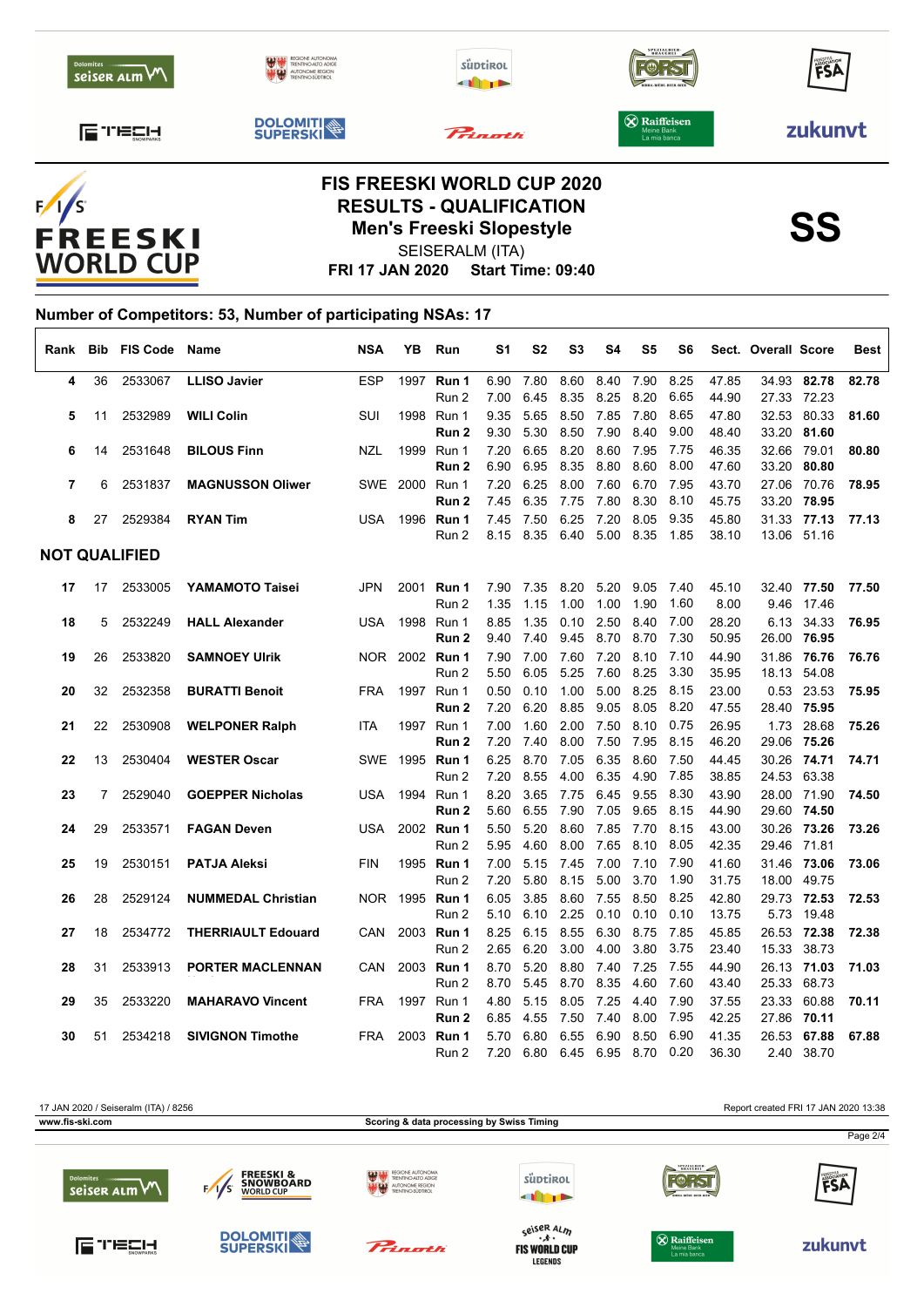



## **RESULTS - QUALIFICATION<br>
Men's Freeski Slopestyle<br>
SSO SEISERALM (ITA)** SEISERALM (ITA)

**FRI 17 JAN 2020 Start Time: 09:40**

#### **Number of Competitors: 53, Number of participating NSAs: 17**  $\sqrt{ }$

| Rank |    | <b>Bib FIS Code</b> | Name                                    | <b>NSA</b> | YΒ             | Run               | S1   | S2        | S3   | S4   | S5                | S6   |       | Sect. Overall Score |             | <b>Best</b> |
|------|----|---------------------|-----------------------------------------|------------|----------------|-------------------|------|-----------|------|------|-------------------|------|-------|---------------------|-------------|-------------|
| 31   | 40 | 2534081             | <b>KOIVISTO Kuura</b>                   | <b>FIN</b> |                | 2000 Run 1        | 5.25 | 4.00      | 6.20 | 5.00 | 9.10              | 8.05 | 37.60 |                     | 25.46 63.06 | 67.76       |
|      |    |                     |                                         |            |                | Run 2             | 7.75 | 4.35      | 5.80 | 5.50 | 8.85              | 8.05 | 40.30 |                     | 27.46 67.76 |             |
| 32   | 23 | 2529665             | <b>HENDRICKSON Mark</b>                 | <b>CAN</b> |                | 1998 Run 1        | 6.75 | 8.55      | 8.75 | 8.35 | 0.55              | 0.10 | 33.05 | 2.00                | 35.05       | 66.33       |
|      |    |                     |                                         |            |                | Run 2             | 7.75 | 8.50      | 8.70 | 8.50 | 4.30              | 7.25 | 45.00 | 21.33               | 66.33       |             |
| 33   | 33 | 2531380             | <b>PREUSS Florian</b>                   |            |                | GER 1992 Run 1    | 8.50 | 8.35      | 6.90 | 9.00 | 7.55              | 4.90 | 45.20 |                     | 20.66 65.86 | 65.86       |
|      |    |                     |                                         |            |                | Run 2             | 8.85 | 1.90      | 6.60 | 8.65 | 7.00              | 7.20 | 40.20 | 22.26               | 62.46       |             |
| 34   | 15 | 2532212             | <b>GUBSER Kim</b>                       | SUI        |                | 2000 Run 1        | 6.95 | 7.10      | 8.25 | 7.45 | 4.50              | 7.90 | 42.15 |                     | 22.00 64.15 | 64.45       |
|      |    |                     |                                         |            |                | Run 2             | 6.95 | 7.50      | 8.35 | 7.30 | 4.50              | 7.85 | 42.45 | 22.00               | 64.45       |             |
| 35   | 52 | 2530793             | <b>SCHULER Luca</b>                     | SUI        |                | 1998 Run 1        | 8.25 | 5.70      | 4.00 | 5.45 | 8.20              | 7.65 | 39.25 | 23.06               | 62.31       | 62.31       |
|      |    |                     |                                         |            |                | Run 2             | 6.35 | 5.20      | 6.00 | 2.50 | 0.10              | 1.75 | 21.90 |                     | 4.00 25.90  |             |
| 36   | 41 | 2532425             | <b>BAUMGARTNER Samuel</b>               | AUT        |                | 1997 Run 1        | 5.05 | 6.15      | 5.25 | 4.50 | 0.50              | 0.10 | 21.55 | 1.86                | 23.41       | 61.81       |
|      |    |                     |                                         |            |                | Run 2             | 5.15 | 3.35      | 5.55 | 7.15 | 7.00              | 6.95 | 35.15 | 26.66               | 61.81       |             |
| 37   | 39 | 2529990             | <b>BARTIK Simon</b>                     | <b>CZE</b> |                | 1994 Run 1        | 7.00 | 4.35      | 5.75 | 5.05 | 5.60              | 7.15 | 34.90 | 18.80               | 53.70       | 59.85       |
|      |    |                     |                                         |            |                | Run 2             | 7.10 | 4.40      | 7.80 | 6.55 | 4.35              | 6.45 | 36.65 |                     | 23.20 59.85 |             |
| 38   | 46 | 2532451             | <b>RUDIGIER Hannes</b>                  | AUT        |                | 2000 Run 1        | 4.85 | 5.70      | 6.50 | 6.10 | 8.45              | 7.55 | 39.15 | 20.66               | 59.81       | 59.81       |
|      |    |                     |                                         |            |                | Run 2             | 4.80 | 5.70      | 6.35 | 6.35 | 0.80              | 0.10 | 24.10 |                     | 1.46 25.56  |             |
| 39   | 37 | 2533054             | <b>FUJII Gen</b>                        | <b>JPN</b> |                | 2001 Run 1        | 0.55 | 0.10      | 4.15 | 4.50 | 7.25              | 0.35 | 16.90 |                     | 0.40 17.30  | 59.58       |
|      |    |                     |                                         |            |                | Run <sub>2</sub>  | 5.85 | 5.25      | 6.55 | 7.90 | 7.30              | 4.20 | 37.05 | 22.53               | 59.58       |             |
| 40   | 43 | 2533839             | <b>POUCH James</b>                      | <b>GBR</b> |                | 1999 <b>Run 1</b> | 7.25 | 5.50      | 6.00 | 6.90 | 3.40              | 8.00 | 37.05 | 21.60               | 58.65       | 58.65       |
|      |    |                     |                                         |            |                | Run 2             | 7.00 | 4.55      | 7.80 | 7.10 | 3.15              | 6.90 | 36.50 |                     | 21.46 57.96 |             |
| 41   | 12 | 2530293             | <b>BORM William</b>                     | <b>USA</b> |                | 1997 Run 1        | 4.10 | 8.50      | 7.65 | 7.50 | 8.90              | 8.65 | 45.30 | 11.20               | 56.50       | 56.50       |
|      |    |                     |                                         |            |                | Run 2             | 0.70 | 0.10      | 7.60 | 7.65 | 0.60              | 0.10 | 16.75 | 0.66                | 17.41       |             |
| 42   | 44 | 2532689             | <b>McCORMICK Chris</b>                  |            | GBR 1998 Run 1 |                   | 1.30 | 6.75      | 2.00 | 4.00 | 1.60              | 7.00 | 22.65 | 12.66               | 35.31       | 56.28       |
|      |    |                     |                                         |            |                | Run 2             | 8.05 | 6.90      | 6.65 | 8.30 | 4.00              | 3.85 | 37.75 | 18.53               | 56.28       |             |
| 43   | 49 | 2532453             | <b>VEILE Vincent</b>                    |            |                | GER 1998 Run 1    | 5.75 | 1.95      | 5.15 | 5.95 | 6.60              | 7.35 | 32.75 |                     | 20.40 53.15 | 53.15       |
|      |    |                     |                                         |            |                | Run 2             | 5.00 | 2.20      | 5.15 | 5.90 | 6.75              | 7.75 | 32.75 | 7.06                | 39.81       |             |
| 44   | 54 | 2531299             | <b>REMONNAY Alex</b>                    | <b>FRA</b> |                | 1997 Run 1        | 3.05 | 5.85      | 4.50 | 5.00 | 4.30              | 4.30 | 27.00 |                     | 15.60 42.60 | 42.60       |
|      |    |                     |                                         |            |                | Run 2             | 3.40 | 2.30      | 4.10 | 3.10 | 1.35              | 1.95 | 16.20 | 9.60                | 25.80       |             |
| 45   | 45 | 2532005             | <b>WADDELL Cameron</b>                  | <b>AUS</b> |                | 1999 Run 1        | 4.15 | 5.80      | 5.50 | 4.10 | 2.75              | 1.25 | 23.55 | 13.86               | 37.41       | 37.41       |
|      |    |                     |                                         |            |                | Run 2             | 6.10 | 2.00      | 3.50 | 4.20 | 2.10              | 2.60 | 20.50 |                     | 7.86 28.36  |             |
| 46   | 53 | 2532788             | <b>KLEEBAUER Tobias</b>                 |            | GER 2001 Run 1 |                   | 3.85 | 0.10      | 1.00 | 4.00 | 0.10              | 0.10 | 9.15  | 3.06                | 12.21       | 36.68       |
|      |    |                     |                                         |            |                | Run 2             | 2.40 | 4.15      | 7.10 | 4.50 | 3.60              | 2.00 | 23.75 | 12.93               | 36.68       |             |
| 47   | 42 | 2532210             | <b>MAGNIN Thibault</b>                  | <b>ESP</b> |                | 2000 Run 1        | 8.15 | 6.25      | 7.10 | 7.80 | 4.00              | 0.65 | 33.95 | 1.73                | 35.68       | 35.68       |
|      |    |                     |                                         |            |                | Run 2             | 0.90 | 0.10      | 1.10 | 0.30 | 1.45              | 1.25 | 5.10  | 0.66                | 5.76        |             |
| 48   | 50 | 2532817             | <b>BRESKY Vojtech</b>                   | CZE        |                | 1999 Run 1        | 7.85 | 2.65      | 8.25 | 6.60 | 7.50              | 0.25 | 33.10 | 2.00                | 35.10       | 35.10       |
|      |    |                     |                                         |            |                | Run 2             | 0.45 | 0.10      | 1.00 | 1.50 | 2.10              | 1.60 | 6.75  | 0.66                | 7.41        |             |
| 49   | 25 | 2532391             | KAUPANG Mikkel Brusletto NOR 1999 Run 1 |            |                |                   | 3.80 | 9.15      | 8.00 | 1.00 | 4.25              | 0.30 | 26.50 | 1.20                | 27.70       | 27.70       |
|      |    |                     |                                         |            |                | Run 2             | 4.10 | 8.65      | 2.00 | 3.00 | 5.65              | 0.20 | 23.60 | 1.73                | 25.33       |             |
| 50   | 16 | 2532250             | <b>SAETEROEY Eirik</b>                  |            | NOR 1997 Run 1 |                   | 0.10 | 0.10      | 1.50 | 4.20 | 3.35              | 3.05 | 12.30 | 0.53                | 12.83       | 16.28       |
|      |    |                     |                                         |            |                | Run 2             | 3.00 | 6.75 4.50 |      | 0.50 | $0.10 \quad 0.10$ |      | 14.95 |                     | 1.33 16.28  |             |



**LEGENDS**